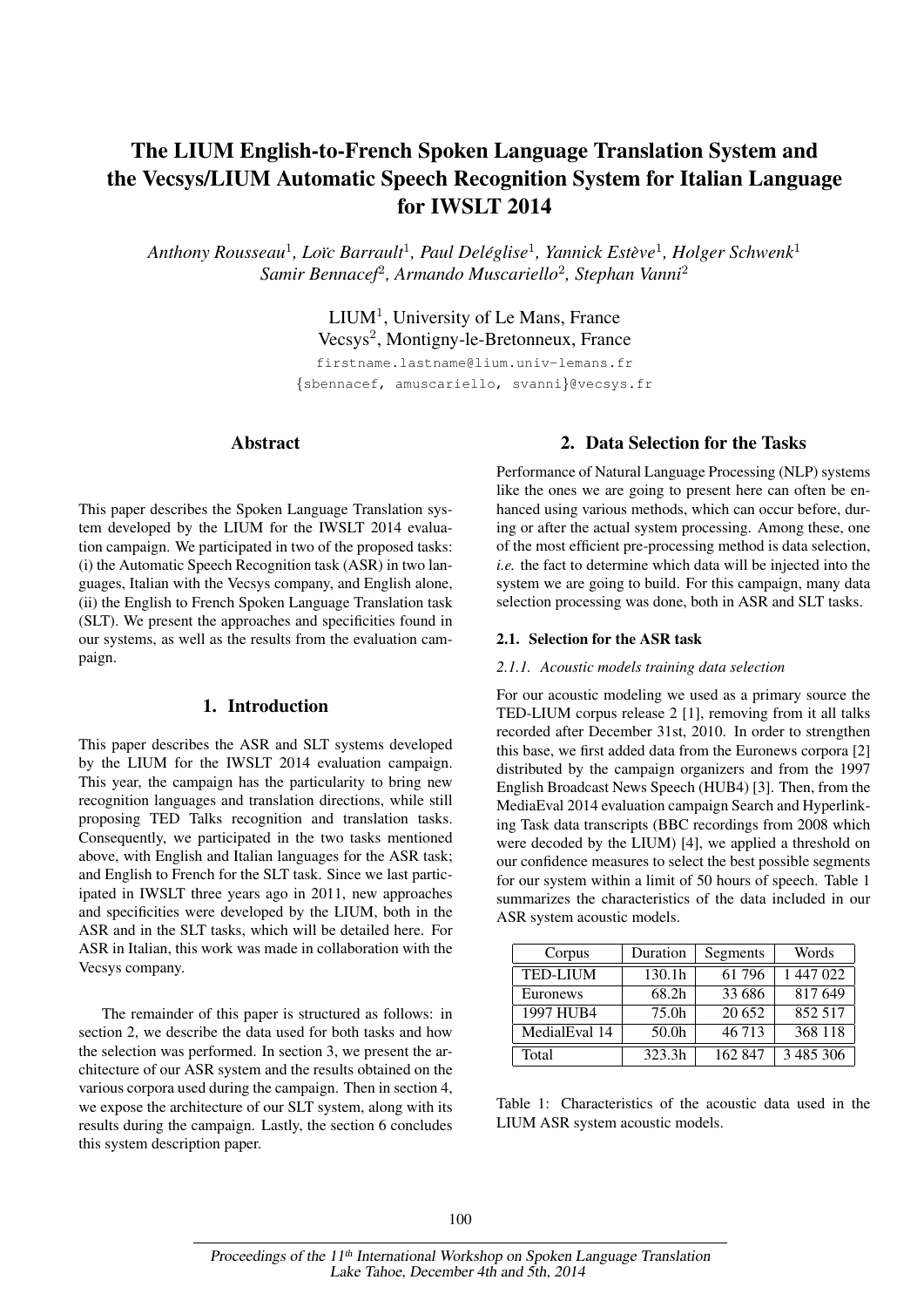#### *2.1.2. Language models training data selection*

Since language models training data is constrained for the ASR task, we applied our data selection tool XenC [5] on each allowed corpus at our disposal: basically all of publicly available WMT14 data, a provided TED Talks closedcaptions corpus and the LDC Gigaword. Based on crossentropy difference from a corpus considered as in-domain and out-of-domain data, our tool allows to perform relevant data selection by scoring out-of-domain sentences regarding their closeness to the in-domain data. Table 2 summarizes the characteristics of the monolingual text data used to estimate our system language models.

|                     | Original # | Selected # | $%$ of |  |
|---------------------|------------|------------|--------|--|
| Corpus              | of words   | of words   | Orig.  |  |
| <b>IWSLT14</b>      | 0.1M       | 0.1M       | 100.00 |  |
| Common Crawl        | 195.4M     | 13.6M      | 6.98   |  |
| Europarl v7         | 56.4M      | 1.8M       | 3.22   |  |
| Gigaword LDC        | 4 985.3M   | 168.2M     | 3.37   |  |
| $10^9$ FR-EN        | 649.4M     | 11.9M      | 1.83   |  |
| News Crawl          | 1 503.1M   | 44.8M      | 2.98   |  |
| News-Comm. v7       | 4.7M       | 0.7M       | 14.04  |  |
| <b>UN 200x</b>      | 360.1M     | 1.8M       | 0.50   |  |
| Yandex 1M           | 24.1M      | 4.6M       | 19.01  |  |
| Total (w/o IWSLT14) | 7778.5M    | 247.4M     | 3.18   |  |

Table 2: Characteristics of the monolingual text data used in the LIUM ASR system language models.

#### 2.2. Data processing and selection for the SLT task

All available corpora have been used to train the different component of the SMT system. The source side of the bitexts have been processed in order to make it more similar to speech transcriptions. After a standard tokenization, the processing mainly consisted in applying regular expressions to delete punctuations and unwanted characters, put capital letters in lowercase and rewrite numbers in letters.

Once the processing performed, monolingual and bilingual data selection has been applied using XenC [5]. For this purpose, the TED corpus has been used as in-domain corpus (to compute in-domain cross-entropy) and the provided development data (dev2010 and tst2010) was used to determine the quantity of data by perplexity minimization.

# 3. Automatic Speech Recognition Task in English

In this section, we will describe the Automatic Speech Recognition system developed by the LIUM for the IWSLT 2014 campaign, as well as present the results (both in-house and official) obtained on various corpora.

#### 3.1. Architecture of the LIUM ASR system

Our system architecture is mainly based on the Kaldi opensource speech recognition toolkit [6] which uses finite state transducers (FSTs) for decoding. A first step is performed with the Kaldi decoder by using a bigram language model and standard GMM/HMM models to compute a fMLLR matrix transformation. A second decoding step is performed by using the same bigram language model and deep neural network acoustic models. This pass generates word-lattices: an in-house tool, derived from a rescoring tool included in the CMU Sphinx project, is used to rescore word-lattices with a 5-gram Continuous Space Language Model [7].

#### *3.1.1. Speaker segmentation*

To segment the audio recordings and to cluster speech segments by speaker, we used the LIUM\_SpkDiarization speaker diarization toolkit [8]. This speaker diarization system is composed of an acoustic Bayesian Information Criterion (BIC)-based segmentation followed by a BIC-based hierarchical clustering. Each cluster represents a speaker and is modeled with a full covariance Gaussian. A Viterbi decoding re-segments the signal using GMMs with 8 diagonal components learned by EM-ML, for each cluster. Segmentation, clustering and decoding are performed with 12 MFCC+E, computed with a 10ms frame rate. Gender and bandwidth are detected before transcribing the signal. This speaker segmentation was used by all the LIUM and Vecsys ASR systems.

#### *3.1.2. Acoustic modeling*

The GMM-HMM (Gaussian Mixture Model - Hidden Markov Model) models are trained on 13-dimensions PLP features with first and second derivatives by frame. By concatenating the four previous frames and the four next frames, this corresponds to  $39 * 9 = 351$  features projected to 40 dimensions with linear discriminant analysis (LDA) and maximum likelihood linear transform (MLLT). Speaker adaptive training (SAT) is performed using feature-space maximum likelihood linear regression (fMLLR) transforms. Using these features, the models are trained on the full 323.3 hours set, with 9 500 tied triphone states and 200 000 gaussians.

On top of these models, we train a deep neural network (DNN) based on the same fMLLR transforms as the GMM-HMM models and on state-level minimum Bayes risk (sMBR) as discriminative criterion. Again we use the full 323.3 hours set as the training material. The resulting network is composed of 7 layers for a total of 36.8 millions parameters and each of the 6 hidden layers has 2 048 neurons. The output dimension is 7 296 units and the input dimension is 440, which corresponds to an 11 frames window with 40 LDA parameters each. Weights for the network are initialized using 6 restricted Boltzmann machines (RBMs) stacked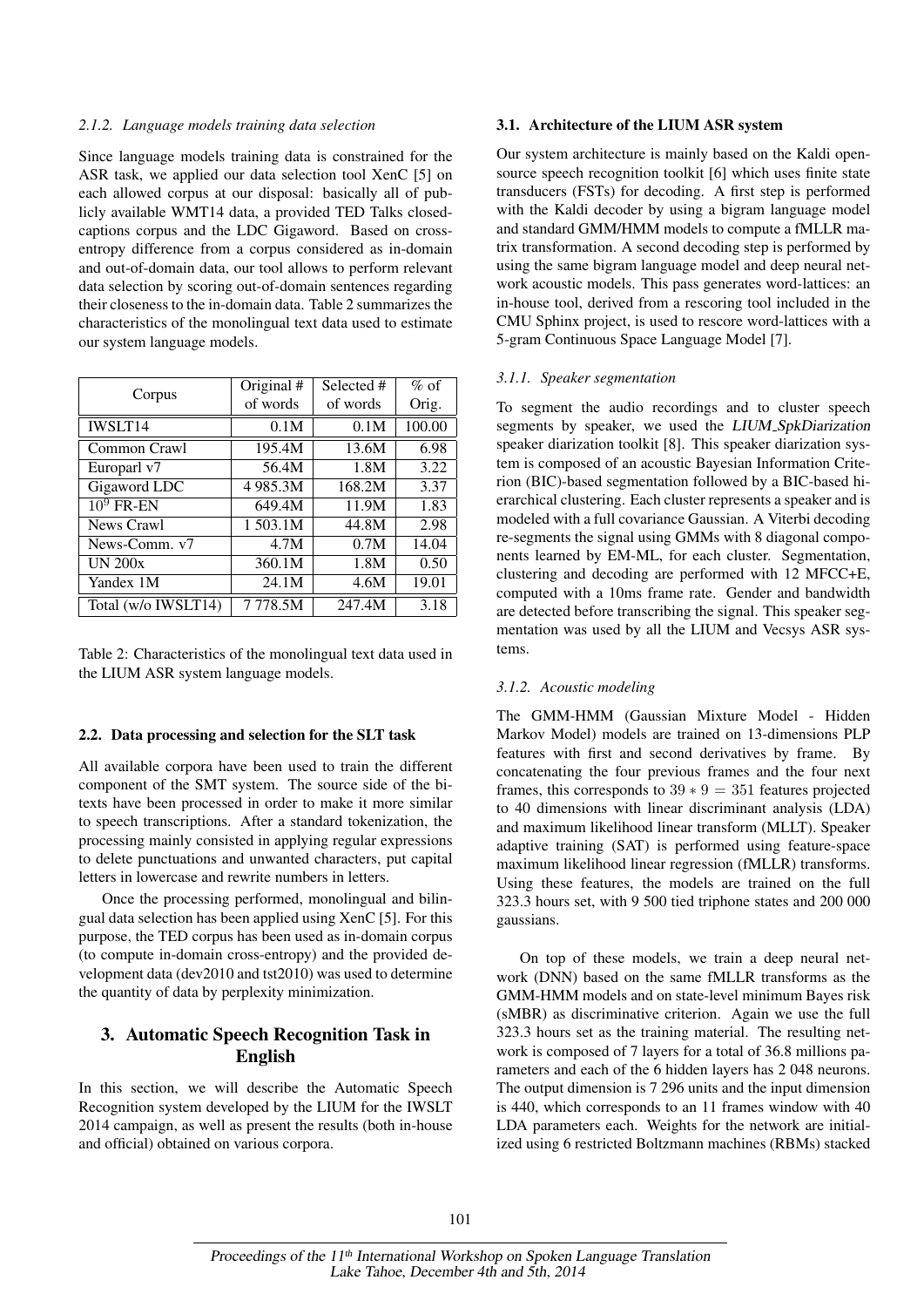as a deep belief network (DBN). The first RBM (Gaussian-Bernoulli) is trained with a learning rate of 0.01 and the 5 following RBMs (Bernoulli-Bernoulli) are trained with a rate of 0.4. The learning rate for the DNN training is 0.00001. The segments and frames are processed randomly during the network training with stochastic gradient descent (SGD) in order to minimize cross-entropy between the training data and network output. When these training steps are done, the last step of training is processed, by applying the minimum Bayes risk criterion, as indicated above. To speed up the learning process, we use a general-purpose graphics processing unit (GPGPU) and the CUDA toolkit for computations.

## *3.1.3. Language modeling*

For language modeling, we rely on the SRILM language modeling toolkit [9] as well as the Continuous Space Language Model toolkit. The vocabulary used in the LIUM ASR system is composed of 165 371 entries. The bigram language model (2G LM) used during the Kaldi decoding part is trained on the data presented in section 2.1.2.

With the SRILM toolkit, one 2G LM is estimated for each corpus source, with no cut-offs and the modified Kneser-Ney discounting method. These 2G LM are then linearly interpolated to produce the final 2G LM which will be used in the final system, using the IWSLT 2011 development and test corpora. To rescore the word-lattices produced by Kaldi, a trigram and a quadrigram language models (3G and 4G LM) are estimated with the same toolkit, again by training one LM by corpus source and then linearly interpolating them. A 5G continuous-space language model (CSLM) is also estimated for the final lattice rescoring, with no cut-offs and the same discounting method as for the bigram language model. The table 3 details the interpolation coefficients for the 2G, 3G and 4G language models as well as the final perplexity for each final model.

| Corpus         | Coefficients |        |        |             |  |  |  |
|----------------|--------------|--------|--------|-------------|--|--|--|
|                | 2G           | 3G     | 4G     | <b>CSLM</b> |  |  |  |
| <b>IWSLT14</b> | .36353       | .23963 | .19110 | N/A         |  |  |  |
| Common Crawl   | .14404       | .26584 | .34979 | N/A         |  |  |  |
| Europarl v7    | .00272       | .00244 | .00277 | N/A         |  |  |  |
| Gigaword LDC   | .30076       | .27450 | .24411 | N/A         |  |  |  |
| $10^9$ FR-EN   | .02709       | .02882 | .02701 | N/A         |  |  |  |
| News Crawl     | .13535       | .14751 | .14241 | N/A         |  |  |  |
| News-Comm. v7  | .00173       | .00254 | .00220 | N/A         |  |  |  |
| <b>UN 200x</b> | .00300       | .00411 | .00391 | N/A         |  |  |  |
| Yandex 1M      | .02179       | .03461 | .03670 | N/A         |  |  |  |
| Perplexity     | 209.31       | 134.38 | 107.72 | 123.03      |  |  |  |

Table 3: Interpolation coefficients and perplexities for the bigram, trigram, quadrigram and CSLM language models used in the LIUM ASR system.

## 3.2. Results

We submitted three runs (one primary, two constrastives) for the ASR task. The first contrastive is the one described in section 3.1. The second constrastive is basically the same system as the first, with a DNN similar the the CRIM one described in [10]. The primary is the fusion of the two systems described above at the word-lattices level. The table 4 presents the official results from the campaign organizers. Rankings are not known at the time of this paper publication.

| System        | tst2014  | tst2013  |
|---------------|----------|----------|
| Primary       | $12.3\%$ | 16.0 $%$ |
| Contrastive 1 | 13.4%    | $17.3\%$ |
| Contrastive 2 | 13.8 $%$ | $17.4\%$ |

Table 4: Official results (Word Error Rate) for the LIUM at the IWSLT 2014 Automatic Speech Recognition track.

# 4. Spoken Language Translation Task

In this section, the architecture of our Statistical Machine Translation (SMT) system used in the SLT task is described.

## 4.1. Architecture of the LIUM SLT system

The SMT system is based on the Moses toolkit [11]. The standard 14 feature functions were used (*i.e* phrase and lexical translation probabilities in both directions, seven features for the lexicalized distortion model, word and phrase penalty and target language model (LM) probability). In addition to these, an Operation Sequence Model (OSM) [12] have been trained and included in the system.

#### *4.1.1. Translation model*

The translation models have been trained with the standard procedure. First, the bitexts are word aligned in both directions with GIZA++ [13]. Then the phrase pairs are extracted and the lexical and phrase probabilities are computed. The weights have been optimized with MERT using two versions of the development data. For some systems, the provided transcriptions were used, and for others, the outputs of our ASR system was used. This was performed for the sake of comparing the impact of ASR systems improvement (observed during the last few years).

## *4.1.2. Language modeling*

The language model is an interpolated 4-gram back-off LM trained with SRILM [9] on the selected part of the French corpora made available. The vocabulary contains all the words from the development sets, the target side of bitexts and only the more frequent words from the large monolingual corpora. The interpolation coefficient have been optimized using the standard EM procedure. The perplexity of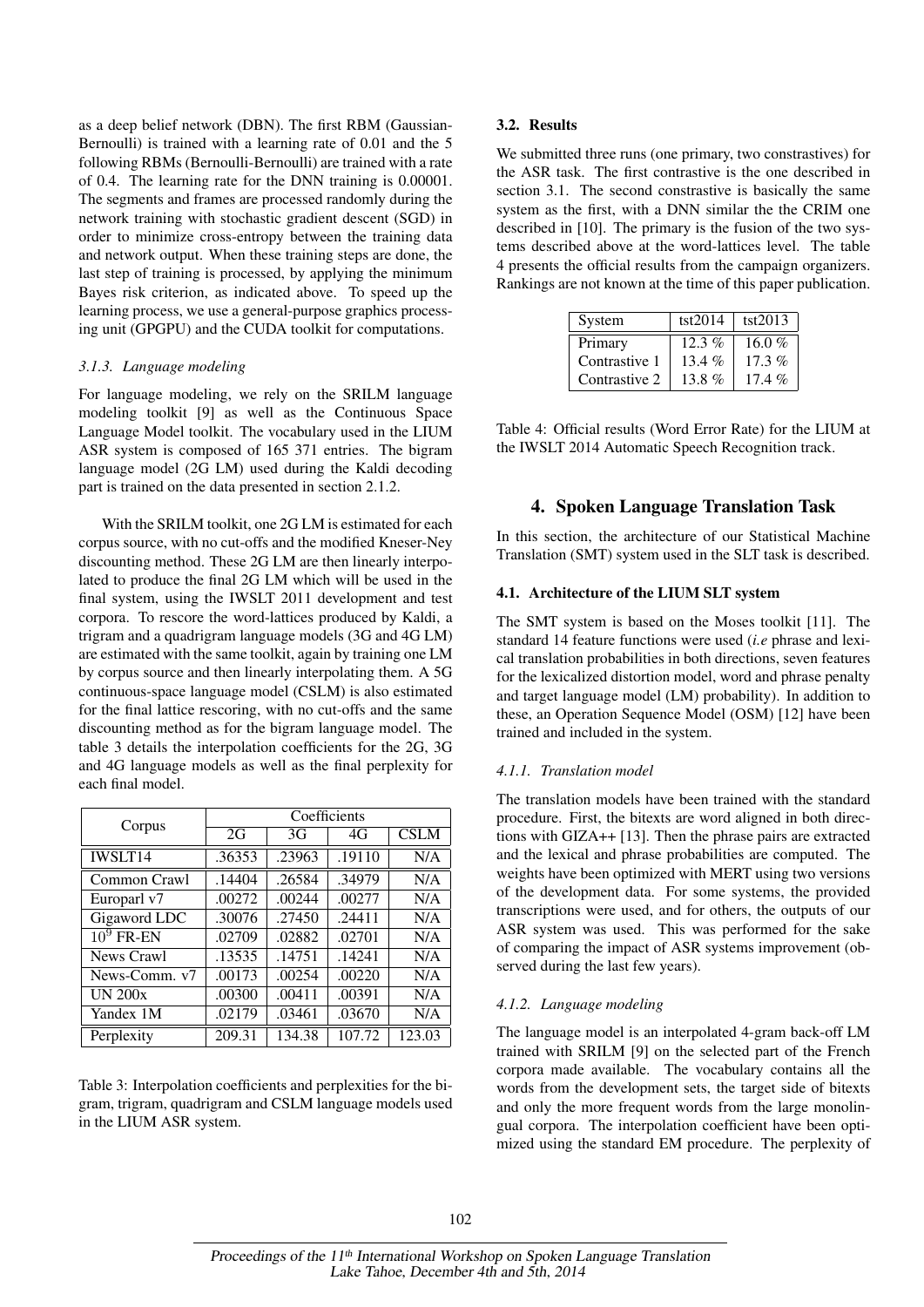this model was 69.37.

In addition, several large context CSLM [14] have been trained, each with a different architecture. Those models are used (alone or in combination) to rescore the  $n$ -best list of SMT hypotheses. The weights for the CSLM have been optimized with CONDOR [15], a numerical optimizer, with −BLEU as objective function to minimize.

| Name  |    | Order   Projection Layer | Perplexity |
|-------|----|--------------------------|------------|
| CSLM1 | 12 | 384                      | 40.72      |
| CSLM2 |    | 448                      | 40.19      |
| CSLM3 | 16 | 384                      | 40.58      |

Table 5: Architecture of the various CSLM trained for rescoring the n-best list of SMT hypotheses.

#### *4.1.3. Submitted systems*

A total of six systems were submitted for evaluation. One of the differences lies in the development data used for tuning. The provided development data corresponds to ROVER outputs of several years old ASR systems. Considering that ASR systems have greatly evolved during the last few years, we thought that comparing an SMT system tuned with outputs of an old combination of ASR systems with a state-ofthe-art ASR system would be interesting. The other difference concerned the use of a rescoring step. As mentioned in the previous section, several CSLM have been trained. Some systems did not include any rescoring process at all, some use only one CSLM and some combined the three CSLM probabilities to determine the best hypothesis. When using only one CSLM, the best performing model on the development data has been chosen. The results and discussion are presented in the next section.

#### 4.2. Results and discussion

The results obtained on the development and test data are presented in Table 6.

We translated two version of the test data.  $test2014$ iwslt is the provided test data, which corresponds to a ROVER combination of the outputs of the systems participating in the IWSLT'14 ASR task. test2014 − lium corresponds to the 1-best output of the LIUM ASR system.

The first comment is that the results that we observed on the development data are not reflected in the test data. Tuning with two versions of the development data, providing difference of more than 2 BLEU points results in similar scores on the test data. This is well understood when there is a mismatch between tuning and testing conditions (i.e. tuning with  $-lium$  corpus and testing on  $-iwslt$ ). As the ASR results have not been provided yet, we can't make the link between the WER and the SMT results. Also, a deeper analysis of the outputs have to be performed in order to explain this behavior.

The main improvements are obtained by rescoring the 1000-best list of hypotheses with one or more CSLM. By comparing Contrast2 and Contrast4 systems on one hand, and Contrast4 and Contrast6 systems on the other hand, we can observe that CSLM rescoring provide a gain of up to 1.2 and 1.78 BLEU respectively on the development and test data.

However, combining the three different CSLM does not provide anymore gain. This was already observed on the development data, but the result was never worse than using only one language model. This tends to prove that CSLM with different architectures (context and projection layer size in this case) does not have a great impact on the final score.

# 5. Automatic Speech Recognition Task in Italian

The ASR system used to process Italian data is a combination of the Vecsys ASR system and the LIUM ASR system. Both systems share the same speaker segmentation and the same training data, very restricted in the ASR task for Italian. The speaker diarization system is the same as the one used to process English data.

#### *5.0.1. Training data*

To train language models for Italian, the number of authorized sources of training data was very low. We used the data provided by the organizers to train language and acoustic models, in addition to the Italian Google n-grams, listed in the permissive data (LDC2009T25). For acoustic models, in addition to the Euronews corpora [2] distributed by the organizers, we used about 100 hours of manually annotated data owned by the Vecsys company, and recorded before June 30th 2011. Notice that we extracted about 75h from the Euronews automatically annoted data: about 175 hour of recordings were used to train the acoustic models of the Vecsys and LIUM systems.

#### 5.1. Vecsys system

Vecsys speech recognition system is based on a multi-pass GMM/HMM decoding of the input speech, mostly derived from the CMU Sphinx toolkit. A first pass aims at providing a transcription which, in accordance with the speaker segmentation, is employed to estimate speaker-specific fMLLR matrices for feature transformation. The transformed features are used in a second decoding that produces word lattices, using the same trigram back-off language model as for the first pass, and then acoustically rescored to improve interword senone scores. The final transcription is obtained by joint linguistic rescoring of the word lattices from a 4 gram back-off and a 4-gram continuous space language model, followed by a confusion network decoding.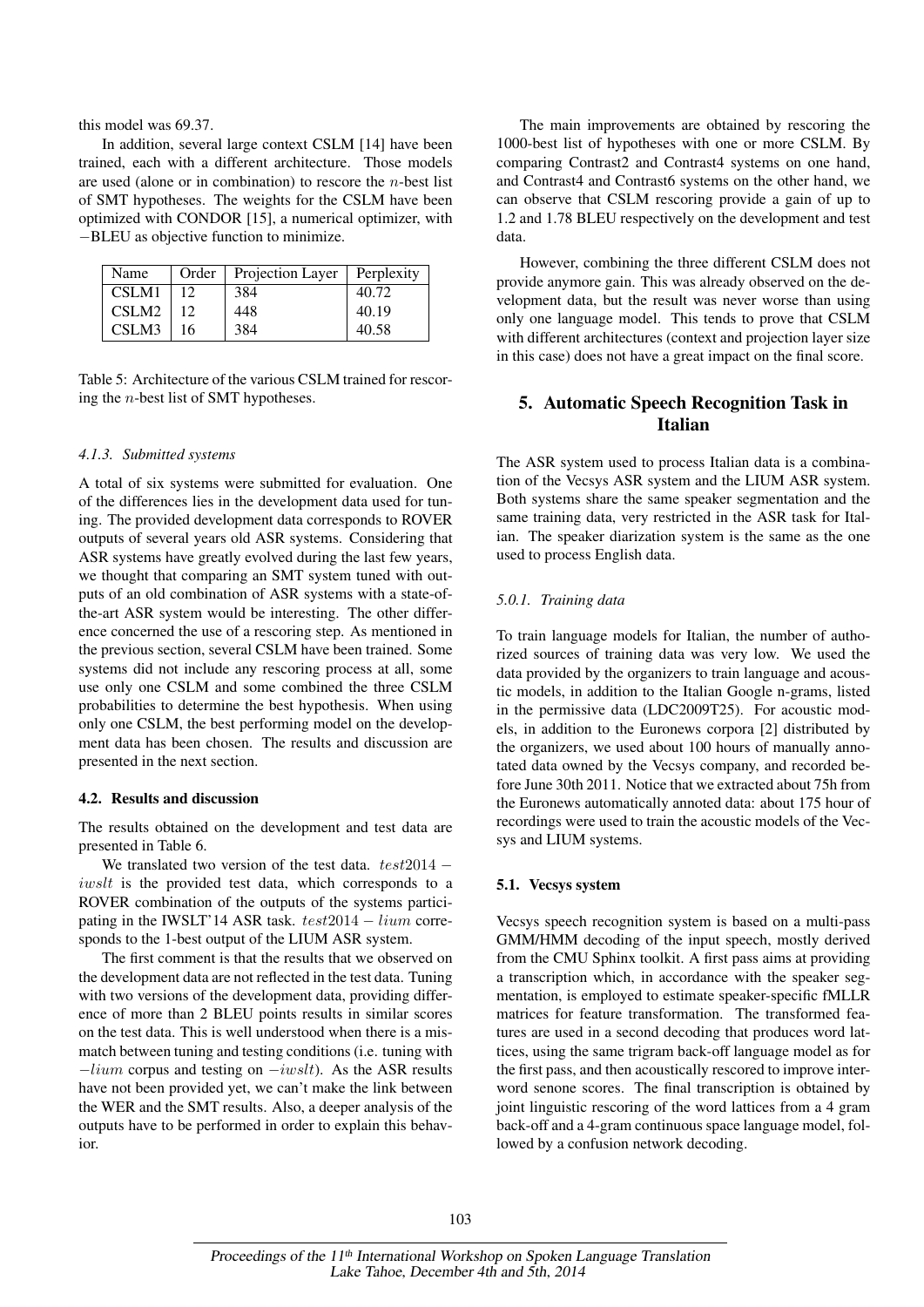| Name                  | <b>CSLM</b> | Dev            |       | $test2014$ -iwslt |          |         | $test2014$ -lium |       |          |         |          |
|-----------------------|-------------|----------------|-------|-------------------|----------|---------|------------------|-------|----------|---------|----------|
|                       |             |                |       | Case              |          | No-Case |                  | Case  |          | No-Case |          |
|                       |             | Name           | %BLEU | %BLEU             | $\%$ TER | %BLEU   | $\%$ TER         | %BLEU | $\%$ TER | %BLEU   | $\%$ TER |
| Primary               | Comb        | $d10t10$ lium  | 25.79 | 26.82             | 59.40    | 27.85   | 57.69            | 24.90 | 60.93    | 25.92   | 59.55    |
| Contrast1             | Comb        | d10t10iwslt    | 23.30 | 26.78             | 59.40    | 27.82   | 57.99            | 25.06 | 61.10    | 26.04   | 59.73    |
| Contrast <sub>2</sub> | CSLM1       | $d10t10$ lium  | 25.70 | 26.76             | 58.82    | 27.81   | 57.46            | 24.98 | 60.72    | 25.99   | 59.33    |
| Contrast3             | CSLM3       | $d10t10$ iwslt | 23.24 | 26.89             | 59.36    | 27.94   | 57.94            | 24.95 | 61.43    | 25.96   | 59.97    |
| Contrast4             |             | d10t10lium     | 24.49 | 25.17             | 59.83    | 26.17   | 58.47            | 23.59 | 61.66    | 24.52   | 60.26    |
| Contrast <sub>5</sub> |             | d10t10iwslt    | 22.26 | 25.14             | 60.61    | 26.16   | 59.21            | 23.65 | 62.24    | 24.64   | 60.82    |

Table 6: Results obtained with the submitted systems. Corpora d10t10lium and d10t10iwslt correspond to respectively the transcription obtained with the LIUM ASR system and the provided development data.

#### *5.1.1. Acoustic modeling*

Italian phonetic lexicon is describes by a set of 27 phonemes, and, for all consonants, gemination is modeled by doubling the consonant symbol in a word pronunciation, rather than defining a special symbol for the geminate consonant. The GMM-HMM acoustic models are computed from 13 dimensional PLP features (including energy) to which first and second order derivates are appended. In all decoding steps, PLPs are multiplied by an LDA and a MLLT matrix, both estimated on the same training data, to obtain a 29-dimensional vector. The first pass uses a light-weight set of models which comprises 6000 senones, each modeled by a 16-component GMM, estimated by ML modeling, and adapted by MAP according to gender. The second pass uses 8000 senones, each modeled by a 32-component GMM, estimated by MPE modeling from an initial set of m/f SAT models.

#### *5.1.2. Language modeling*

Back-off language models are obtained by interpolation of two back-off models, one estimated by Witten-Bell discounting on the Google N-gram corpus, the other from Kneser-Ney discounting and no cut-off on the TED transcriptions provided by the organizers. On this same corpus, a 4 gram continuous space language model is trained: scores are computed for 4-grams of words included in a short list of 16384 words out of 109500 words. Such scores are linearly interpolated with those read from the back-off model for the corresponding 4 grams.

#### 5.2. LIUM ASR system for Italian

The architecture of the LIUM ASR system for Italian is the same as the one described in this paper for English language. The phonetic lexicon was built from the lexicon provided in the Festival tool for speech synthesis [16], by using the statistical grapheme-to-phoneme (g2p) tool described in [17] in order to compute the pronunciation of words not included in the Festival Italian lexicon. This Festival lexicon contains about 400,000 words.

#### 5.3. Merging Vecsys and LIUM ASR systems

Vecsys and LIUM used the same audio segmentation, provided by the LIUM SpkDiarization speaker diarization system. Using the same segmentation makes easier the merging between the two ASR outputs: final outputs were obtained by merging word-lattices provided by both ASR systems, as described in [18].

# 6. Conclusion

We presented the LIUM's and Vecsys' ASR and SMT systems which participated in the ASR and SLT tracks of the IWSLT'14 evaluation campaign.

By integrating some of the latest LIUM developments in Automatic Speech Recognition, we were able to achieve a Word Error Rate score of 12.3 % on the ASR evaluation track. While we currently can't compare it to other results for the tst2014 corpus, we can compare the 16.0 % tst2013 score to the last year results, which would have been ranked 4th.

By rescoring with a continuous space language model, we obtained a gain of about 1.7% BLEU on the SLT test data. However, the combination of several CSLM rescoring did not produced anymore gain.

## 7. Acknowledgements

This work was partially funded by the European Commission through the EUMSSI project, under the contract number 611057, in the framework of the FP7-ICT-2013-10 call. This work was also partially funded by the French National Research Agency (ANR) through the TRIAGE project, under the contract number ANR-12-SECU-0008-01.

## 8. References

[1] A. Rousseau, P. Deléglise, and Y. Estève, "Enhancing the TED-LIUM corpus with selected data for language modeling and more TED talks," in *Proceedings of the Ninth International Conference on Language Resources and Evaluation (LREC'14)*, Reykjavik, Iceland, may 2014.